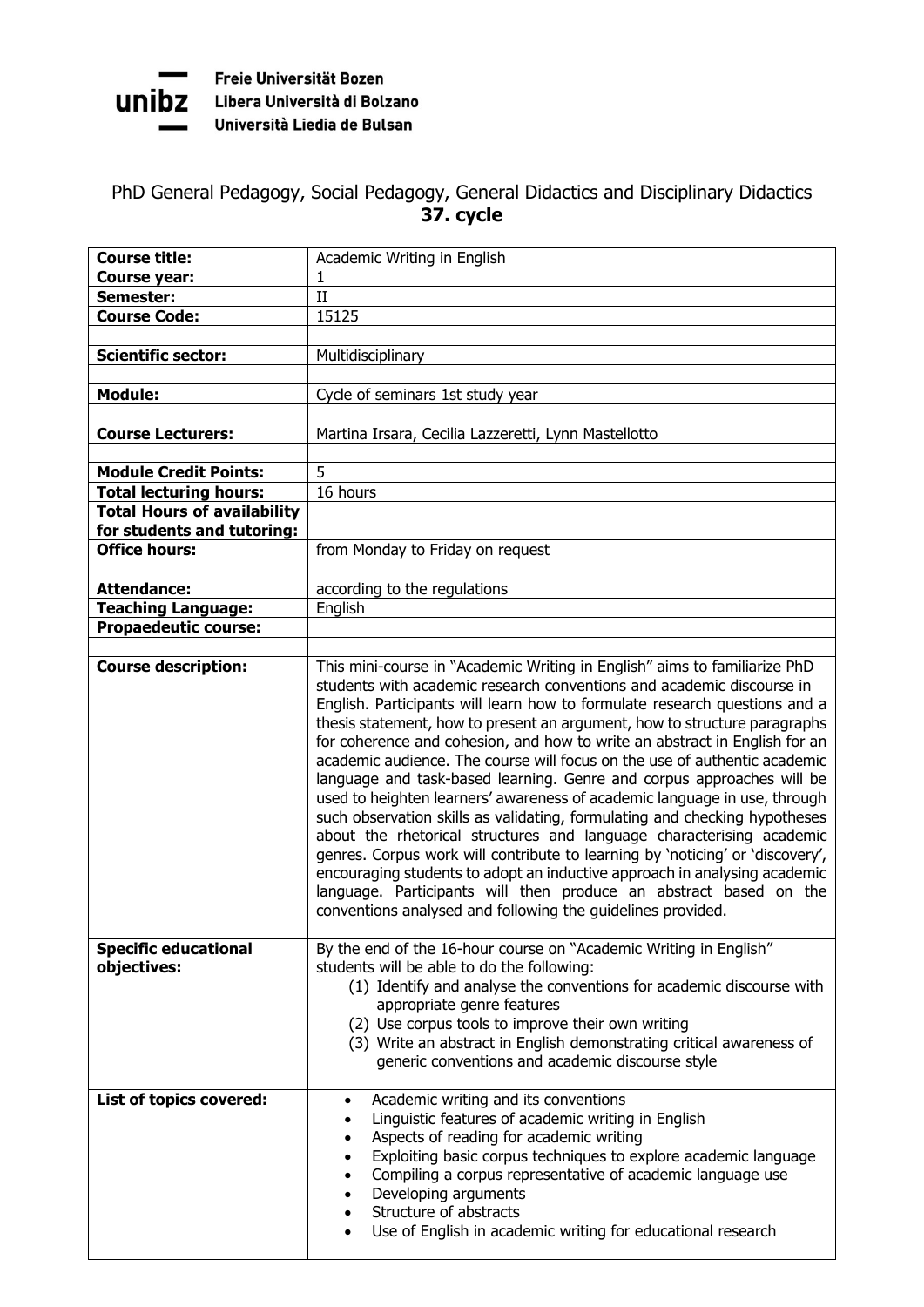| <b>Teaching format:</b>                                           | Lecture, workshop, seminar, discussion, individual work                                                                                                                                                                                                                                                                                                                                                                                             |
|-------------------------------------------------------------------|-----------------------------------------------------------------------------------------------------------------------------------------------------------------------------------------------------------------------------------------------------------------------------------------------------------------------------------------------------------------------------------------------------------------------------------------------------|
|                                                                   |                                                                                                                                                                                                                                                                                                                                                                                                                                                     |
| <b>Learning outcomes:</b>                                         | On completing the mini-course, students are expected to achieve the<br>following outcomes:                                                                                                                                                                                                                                                                                                                                                          |
|                                                                   | Knowledge and understanding<br>- demonstrate knowledge of academic discourse and its conventions<br>- demonstrate knowledge of the structure and language of abstracts                                                                                                                                                                                                                                                                              |
|                                                                   | Applying knowledge and understanding<br>- ability to identify the features of academic discourse in English and<br>mobilise these in communication<br>- ability to work out rules regarding the meaning and use of academic<br>language items through corpus observation<br>- ability to tailor communication through an awareness of audience,<br>purpose and strategy<br>- ability to analyse an abstract and compose one                         |
|                                                                   | <b>Making judgments</b><br>- ability to think critically about and evaluate the academic conventions in<br>one's own field of study<br>- ability to analyse written academic discourse and evaluate its linguistic<br>and stylistic features in order to evaluate communicative effectiveness<br>- ability to make informed choices about individual writing strategies                                                                             |
|                                                                   | <b>Communication skills</b><br>- ability to discuss aspects of academic culture and academic discourse<br>- ability to use appropriate register and style in English for specific<br>academic audiences and communicative purposes<br>- ability to structure an argument<br>- ability to synthesise key points and discuss them<br>- ability to use general lexis and discipline-specific lexis<br>- ability to write a clear, well-structured text |
|                                                                   | <b>Learning skills</b><br>- ability to draw on knowledge and feedback from the mini-course to<br>improve English language awareness and competence for academic<br>contexts<br>- ability to identify a gap in research and present an argument<br>- ability to use corpus tools at a basic level<br>- ability to recognise generic patterns and reproduce them in writing                                                                           |
|                                                                   |                                                                                                                                                                                                                                                                                                                                                                                                                                                     |
| <b>Assessment:</b>                                                | One formative assessment:<br>$(1)$ <b>Abstract</b> – students will produce a short abstract based on a CFP<br>(circa 350 words) as a take-home assignment following guidelines<br>provided.                                                                                                                                                                                                                                                         |
| <b>Evaluation criteria and</b><br>criteria for awarding<br>marks: | For the abstract:<br>Task achievement<br>Content<br>Structure<br>Organisation<br>Language use                                                                                                                                                                                                                                                                                                                                                       |
|                                                                   | *Please note that a detailed evaluation rubric for this assignment will be<br>discussed in class and available on Teams/OLE.                                                                                                                                                                                                                                                                                                                        |
| <b>Required readings &amp;</b><br>materials:                      | Selected chapters from:                                                                                                                                                                                                                                                                                                                                                                                                                             |